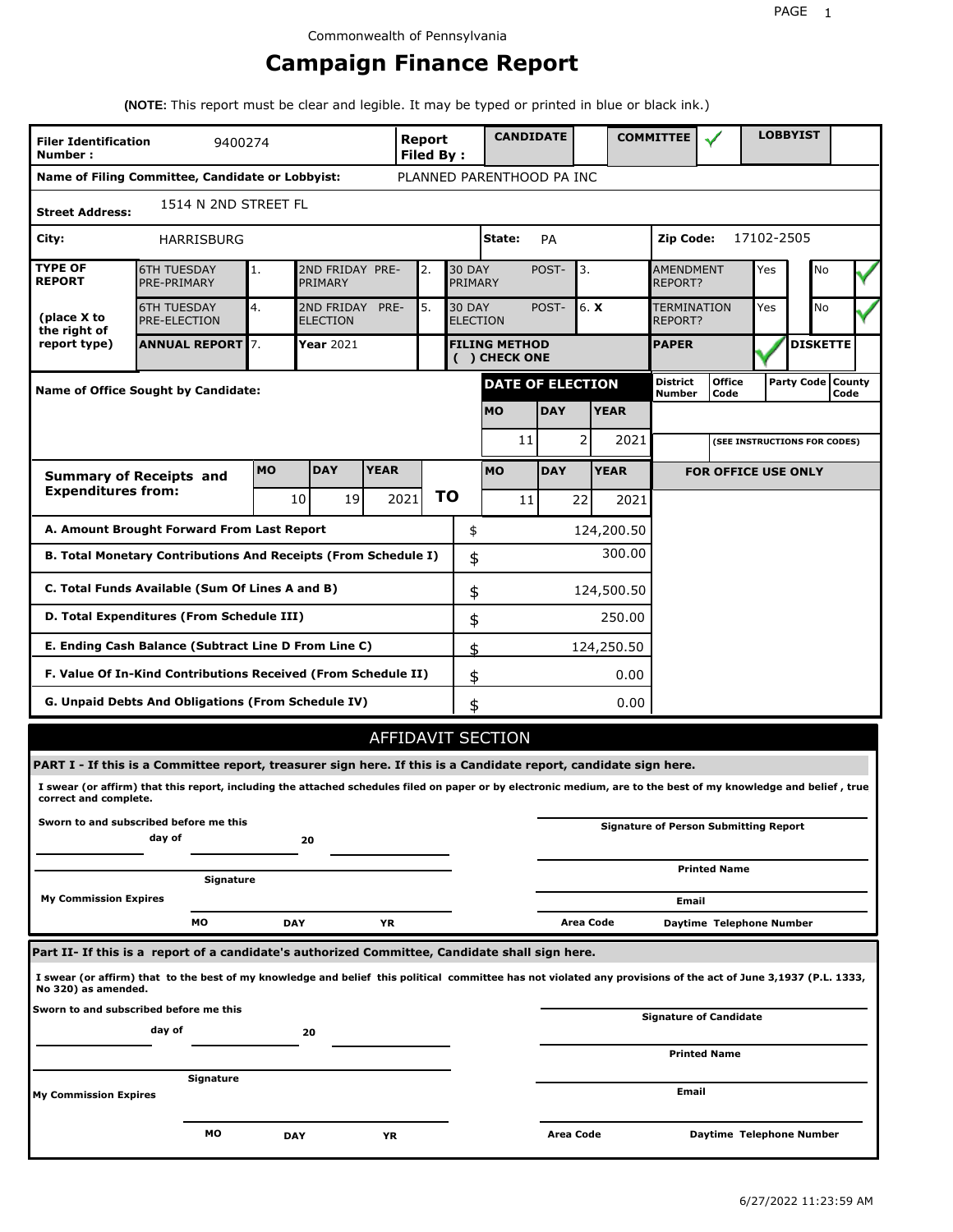# **SCHEDULE I CONTRIBUTIONS AND RECEIPTS**

**Detailed Summary Page**

| <b>Name of Filing Committee or Candidate</b>                                                                                                                                                | <b>Reporting Period</b> |                  |              |
|---------------------------------------------------------------------------------------------------------------------------------------------------------------------------------------------|-------------------------|------------------|--------------|
| PLANNED PARENTHOOD PA INC                                                                                                                                                                   | From:                   | $10/19/2021$ To: | 11/22/2021   |
| 1. Unitemized Contributions Received - \$50.00 or Less Per Contributor                                                                                                                      |                         |                  |              |
| <b>TOTAL for the Reporting Period</b>                                                                                                                                                       |                         | (1)              | \$<br>0.00   |
| 2. Contributions Received - \$50.01 To \$250.00 (From Part A and Part B)                                                                                                                    |                         |                  |              |
| <b>Contributions Received From Political Committees (Part A)</b>                                                                                                                            |                         |                  | \$<br>0.00   |
| All Other Contributions (Part B)                                                                                                                                                            |                         |                  | \$<br>300.00 |
| <b>TOTAL for the Reporting Period</b>                                                                                                                                                       | \$<br>300.00            |                  |              |
|                                                                                                                                                                                             |                         |                  |              |
| 3. Contributions Received Over \$250.00 (From Part C and Part D)                                                                                                                            |                         |                  | \$           |
| <b>Contributions Received From Political Committees (Part C)</b>                                                                                                                            |                         |                  | 0.00         |
| All Other Contributions (Part D)                                                                                                                                                            |                         |                  | \$<br>0.00   |
| <b>TOTAL for the Reporting Period</b>                                                                                                                                                       |                         | (3)              | \$<br>0.00   |
| 4. Other Receipts, Refunds, Interest Earned, Returned Checks, Etc. (From Part E)                                                                                                            |                         |                  |              |
| <b>TOTAL for the Reporting Period</b>                                                                                                                                                       |                         | (4)              | \$<br>0.00   |
|                                                                                                                                                                                             |                         |                  |              |
| Total Monetary Contributions and Receipts During this Reporting Period (Add and enter amount<br>totals from Boxes 1,2,3 and 4; also enter this amount on Page1, Report Cover Page, Item B.) |                         |                  | \$<br>300.00 |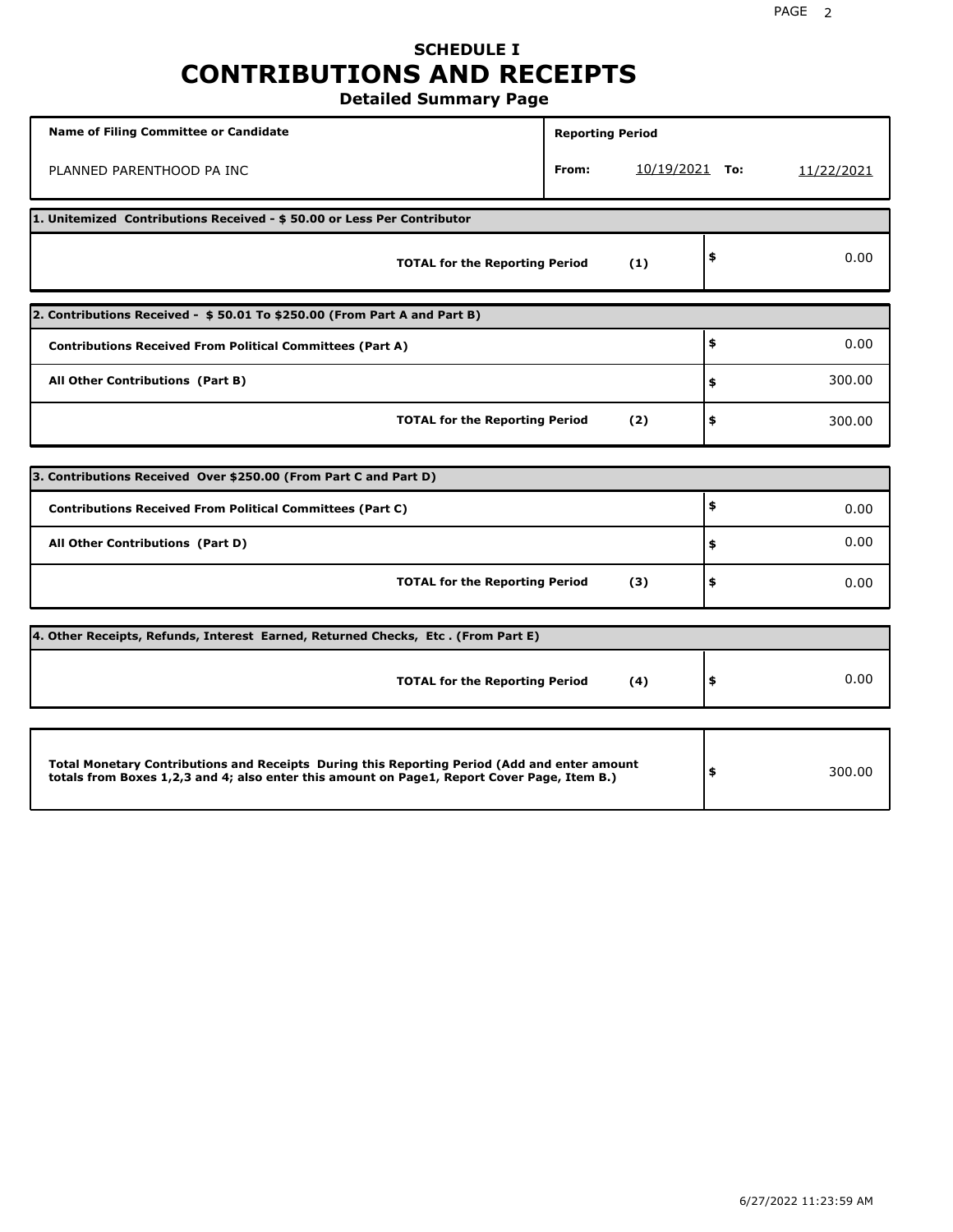# **CONTRIBUTIONS RECEIVED FROM POLITICAL COMMITTEES**

**\$50.01 TO \$250.00**

 **Use this Part to itemize only contributions received from political committees with an aggregate value from \$50.01 to \$250.00 in the reporting period.**

 **PART A**

| Name of Filing Committee or Candidate      |              |                   | <b>Reporting Period</b> |             |             |                   |
|--------------------------------------------|--------------|-------------------|-------------------------|-------------|-------------|-------------------|
|                                            |              |                   | From:                   |             | To:         |                   |
|                                            |              |                   |                         | <b>DATE</b> |             | <b>AMOUNT</b>     |
| <b>Full Name of Contributing Committee</b> |              |                   | <b>MO</b>               | <b>DAY</b>  | <b>YEAR</b> |                   |
| <b>Mailing Address</b>                     |              |                   |                         |             |             | \$<br>0.00        |
| City                                       | <b>State</b> | Zip Code (Plus 4) |                         |             |             |                   |
|                                            |              |                   |                         |             |             | <b>PAGE TOTAL</b> |
|                                            |              |                   |                         |             |             |                   |

**Enter Grand Total of Part A on Schedule I, Detailed Summary Page, Section 2.**

**\$** 0.00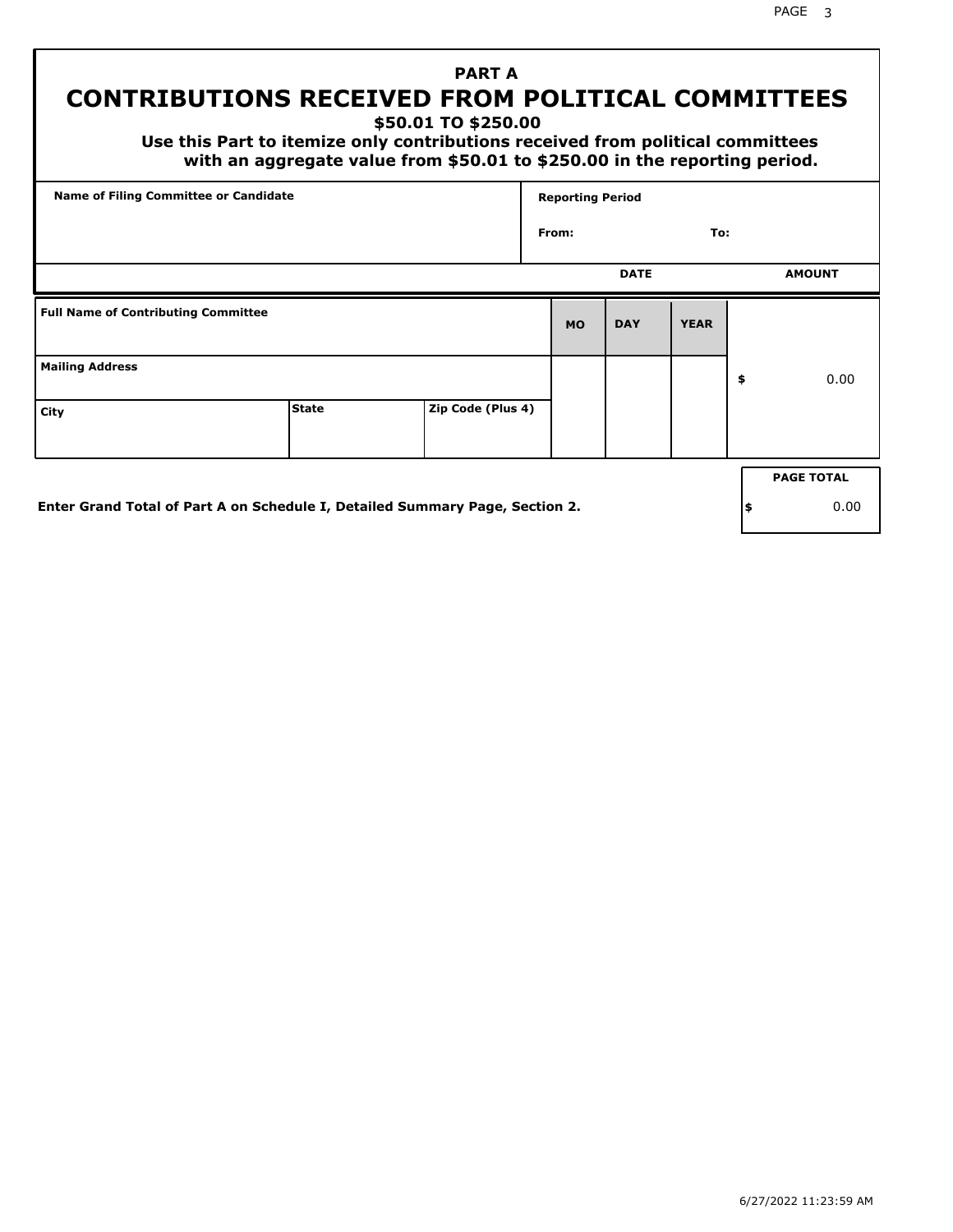| Use this Part to itemize all other contributions with an aggregate value from<br>(Exclude contributions from political committees reported in Part A) | <b>ALL OTHER CONTRIBUTIONS</b><br>\$50.01 to \$250.00 in the reporting period. | <b>PART B</b><br>\$50.01 TO \$250.00 |  |                         |            |             |                   |
|-------------------------------------------------------------------------------------------------------------------------------------------------------|--------------------------------------------------------------------------------|--------------------------------------|--|-------------------------|------------|-------------|-------------------|
| <b>Name of Filing Committee or Candidate</b>                                                                                                          |                                                                                |                                      |  | <b>Reporting Period</b> |            |             |                   |
| PLANNED PARENTHOOD PA INC<br>From:<br>$10/19/2021$ To:                                                                                                |                                                                                |                                      |  |                         |            |             | 11/22/2021        |
|                                                                                                                                                       |                                                                                | <b>DATE</b>                          |  | <b>AMOUNT</b>           |            |             |                   |
| <b>Full Name of Contributor</b><br>Robert Shaffer                                                                                                     |                                                                                |                                      |  | <b>MO</b>               | <b>DAY</b> | <b>YEAR</b> |                   |
| <b>Mailing Address</b><br>904 Peachtree Dr                                                                                                            |                                                                                |                                      |  |                         | 19         |             | \$<br>100.00      |
| City<br>Mechanicsburg                                                                                                                                 | Zip Code (Plus 4)<br><b>State</b><br><b>PA</b><br>17055                        |                                      |  | 11                      |            | 2021        |                   |
| <b>Full Name of Contributor</b><br>Mary Frankel                                                                                                       |                                                                                |                                      |  | <b>MO</b>               | <b>DAY</b> | <b>YEAR</b> |                   |
| <b>Mailing Address</b><br>138 Montrose Ave Apt 55                                                                                                     |                                                                                |                                      |  |                         |            |             | \$<br>100.00      |
| City<br><b>Bryn Mawr</b>                                                                                                                              | <b>State</b><br><b>PA</b>                                                      | Zip Code (Plus 4)<br>19010           |  | 11                      | 19         | 2021        |                   |
| <b>Full Name of Contributor</b><br><b>Andrew Scott</b>                                                                                                |                                                                                |                                      |  | <b>MO</b>               | <b>DAY</b> | <b>YEAR</b> |                   |
| <b>Mailing Address</b><br>244 Philip Pl                                                                                                               |                                                                                |                                      |  |                         |            |             | \$<br>100.00      |
| City<br>Philadelphia                                                                                                                                  | <b>State</b><br>PA                                                             | Zip Code (Plus 4)<br>19106           |  | 11                      | 20         | 2021        |                   |
|                                                                                                                                                       |                                                                                |                                      |  |                         |            |             | <b>PAGE TOTAL</b> |
| Enter Grand Total of Part A on Schedule I, Detailed Summary Page, Section 2.                                                                          |                                                                                |                                      |  |                         |            |             | \$<br>300.00      |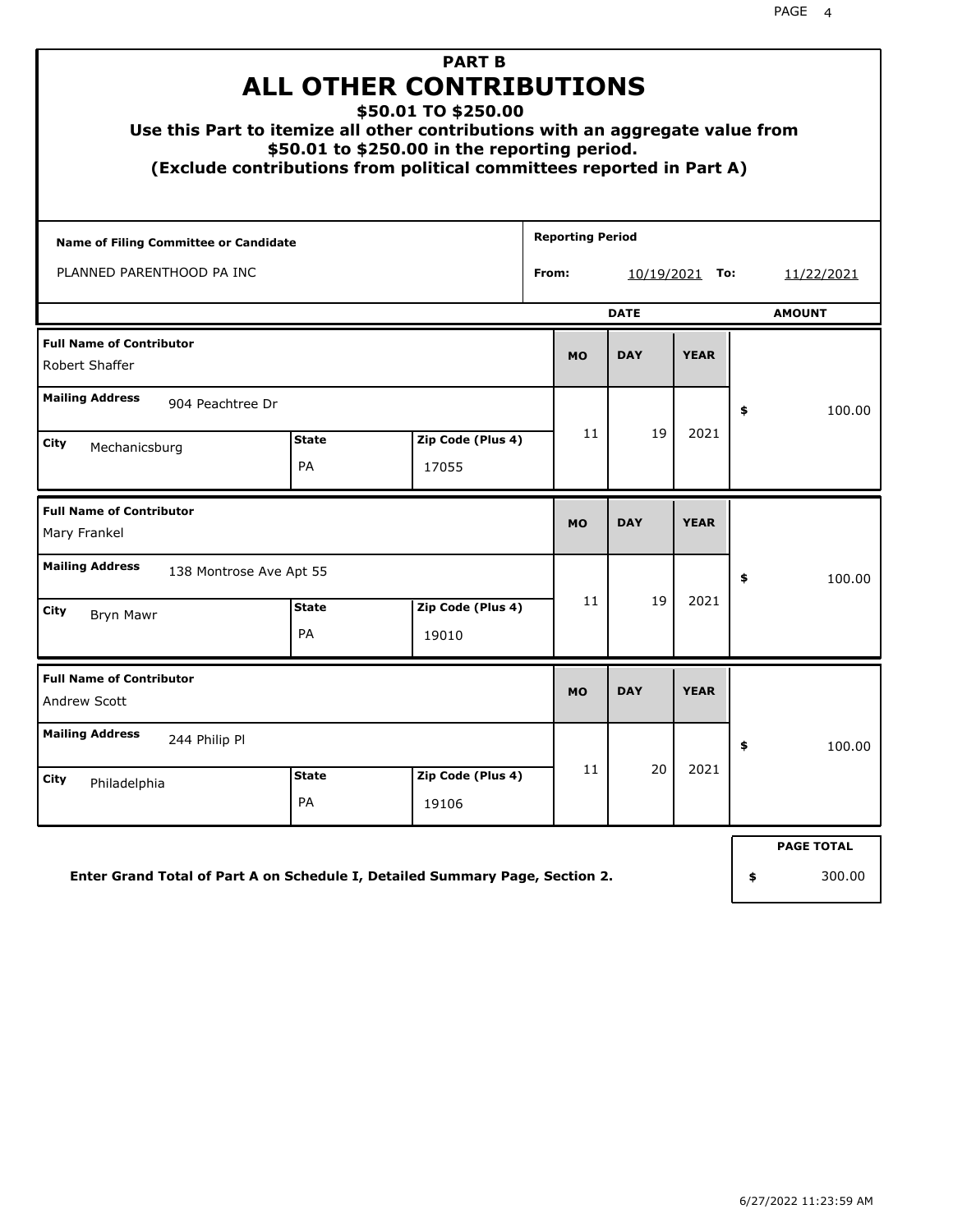# **PART C Contributions Received From Political Committees**

**OVER \$250.00**

 **Use this Part to itemize only contributions received from Political committees with an aggregate value from Over \$250.00 in the reporting period.**

| Name of Filing Committee or Candidate                                        |              |  | <b>Reporting Period</b> |           |             |             |                   |
|------------------------------------------------------------------------------|--------------|--|-------------------------|-----------|-------------|-------------|-------------------|
|                                                                              |              |  | From:                   |           |             | To:         |                   |
|                                                                              |              |  |                         |           | <b>DATE</b> |             | <b>AMOUNT</b>     |
| <b>Full Name of Contributing Committee</b>                                   |              |  |                         | <b>MO</b> | <b>DAY</b>  | <b>YEAR</b> |                   |
| <b>Mailing Address</b>                                                       |              |  |                         |           |             |             | \$<br>0.00        |
| City                                                                         | <b>State</b> |  | Zip Code (Plus 4)       |           |             |             |                   |
|                                                                              |              |  |                         |           |             |             | <b>PAGE TOTAL</b> |
| Enter Grand Total of Part C on Schedule I, Detailed Summary Page, Section 3. |              |  |                         |           |             |             | \$<br>0.00        |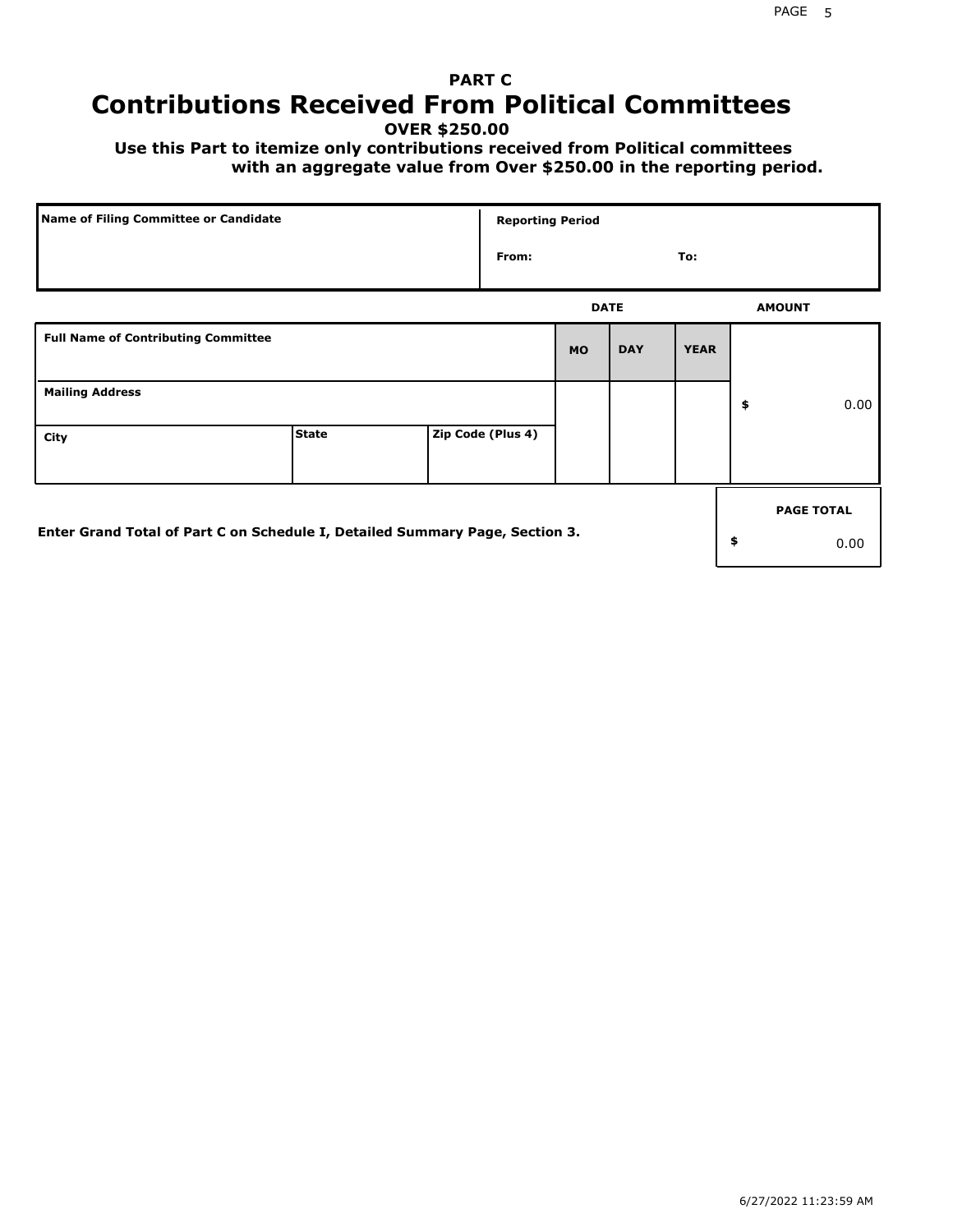## **PART D ALL OTHER CONTRIBUTIONS**

#### **OVER \$250.00**

#### **Use this Part to itemize all other contributions with an aggregate value of**

#### **over \$250.00 in the reporting period.**

#### **(Exclude contributions from political committees reported in Part C.)**

| Name of Filing Committee or Candidate | <b>Reporting Period</b> |               |
|---------------------------------------|-------------------------|---------------|
|                                       | From:                   | To:           |
|                                       | <b>DATE</b>             | <b>AMOUNT</b> |

|                                                                              |       |                   |            | ----         |             |                   | <b>APPOVITE</b>   |
|------------------------------------------------------------------------------|-------|-------------------|------------|--------------|-------------|-------------------|-------------------|
| <b>Full Name of Contributor</b>                                              |       |                   | <b>MO</b>  | <b>DAY</b>   | <b>YEAR</b> |                   |                   |
| <b>Mailing</b><br><b>Address</b>                                             |       |                   |            |              |             | \$                | 0.00              |
| City                                                                         | State | Zip Code (Plus 4) |            |              |             |                   |                   |
| <b>Employer Name</b>                                                         |       |                   | Occupation |              |             |                   |                   |
| <b>Employer Mailing Address/Principal Place of</b><br>Business               |       | City              |            | <b>State</b> |             | Zip Code (Plus 4) |                   |
| Enter Grand Total of Part C on Schedule I, Detailed Summary Page, Section 3. |       |                   |            |              |             | \$                | <b>PAGE TOTAL</b> |
|                                                                              |       |                   |            |              |             |                   | 0.00              |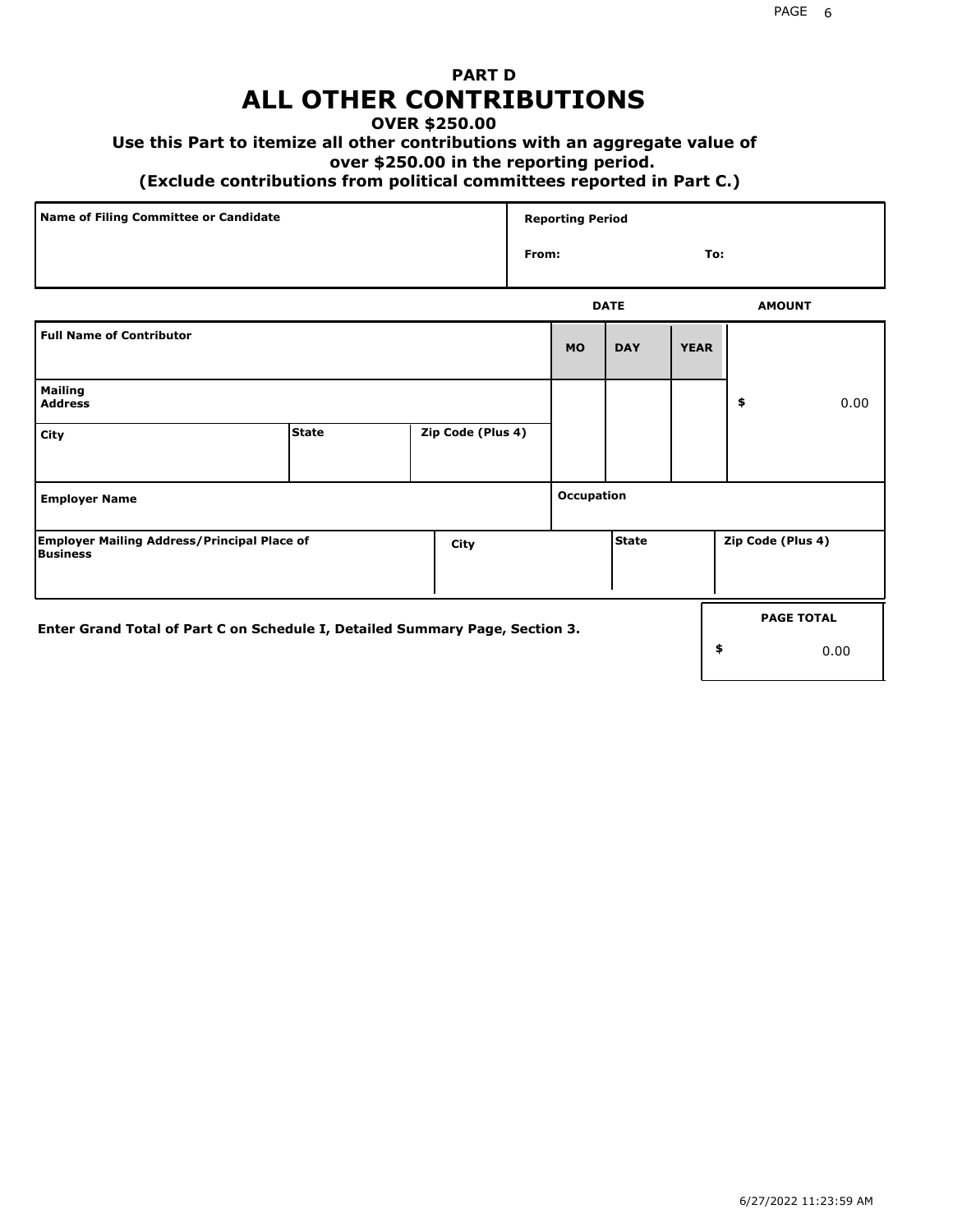#### **PART E OTHER RECEIPTS**

#### **REFUNDS, INTEREST INCOME, RETURNED CHECKS, ETC.**

 **Use this Part to report refunds received, interest earned, returned checks and**

#### **prior expenditures that were returned to the filer.**

| <b>Name of Filing Committee or Candidate</b>                                 |              |                   |     | <b>Reporting Period</b> |             |             |                   |      |
|------------------------------------------------------------------------------|--------------|-------------------|-----|-------------------------|-------------|-------------|-------------------|------|
|                                                                              |              |                   | To: |                         |             |             |                   |      |
|                                                                              |              |                   |     |                         | <b>DATE</b> |             | <b>AMOUNT</b>     |      |
| <b>Full Name</b>                                                             |              |                   |     | <b>MO</b>               | <b>DAY</b>  | <b>YEAR</b> |                   |      |
| <b>Mailing Address</b>                                                       |              |                   |     |                         |             |             | \$                | 0.00 |
| City                                                                         | <b>State</b> | Zip Code (Plus 4) |     |                         |             |             |                   |      |
| <b>Receipt Description</b>                                                   |              |                   |     |                         |             |             |                   |      |
| Enter Grand Total of Part E on Schedule I, Detailed Summary Page, Section 4. |              |                   |     |                         |             |             | <b>PAGE TOTAL</b> |      |
|                                                                              |              |                   |     |                         |             |             | \$                | 0.00 |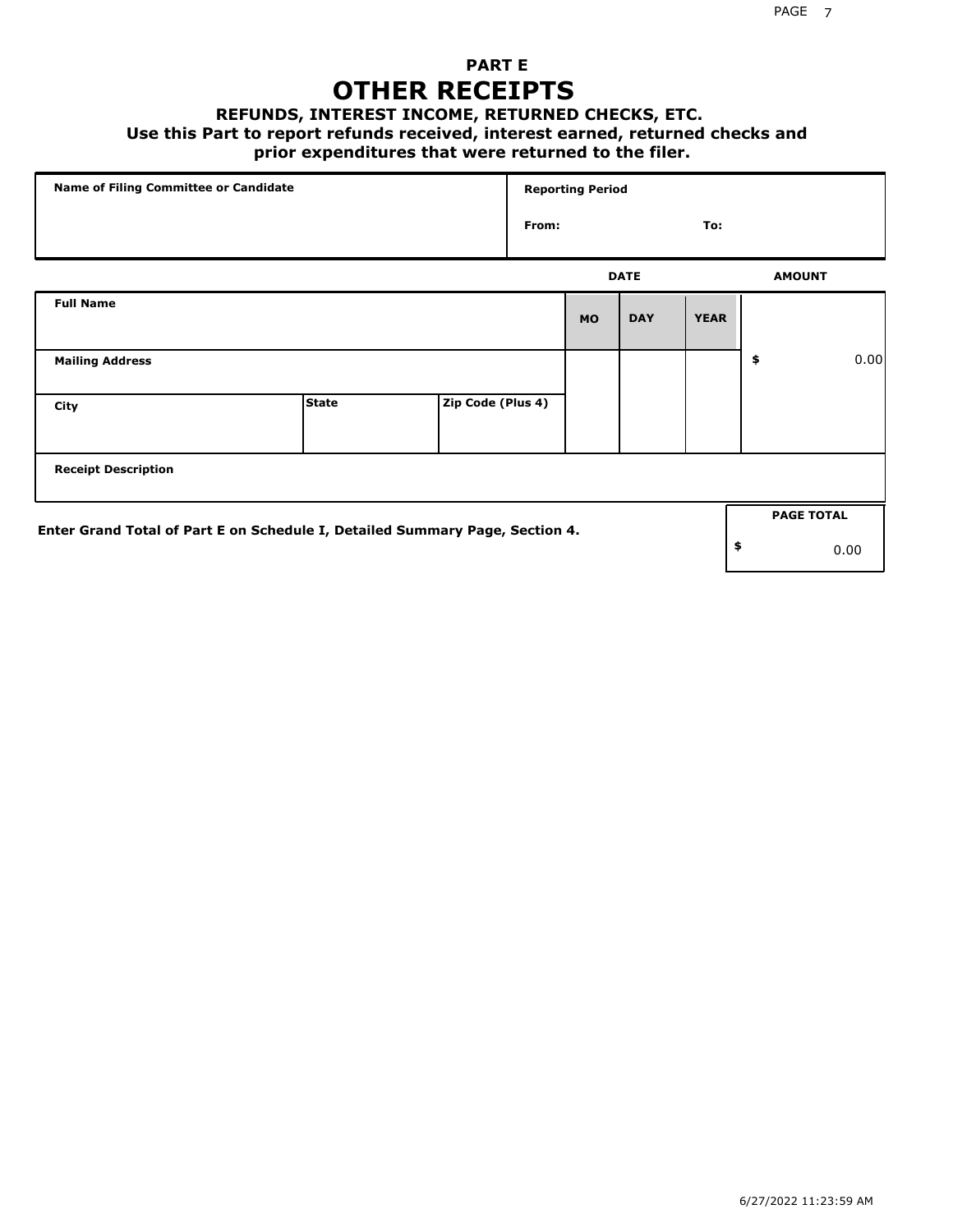#### **SCHEDULE II IN-KIND CONTRIBUTIONS AND VALUABLE THINGS RECEIVED USE THIS SCHEDULE TO REPORT ALL IN-KIND CONTRIBUTIONS OF VALUABLE THINGS**

#### **DURING THE REPORTING PERIOD.**

**Detailed Summary Page**

| <b>Name of Filing Committee or Candidate</b>                                                                                                                                | <b>Reporting Period</b> |                  |            |
|-----------------------------------------------------------------------------------------------------------------------------------------------------------------------------|-------------------------|------------------|------------|
| PLANNED PARENTHOOD PA INC                                                                                                                                                   | From:                   | $10/19/2021$ To: | 11/22/2021 |
| 1. UNITEMIZED IN-KIND CONTRIBUTIONS RECEIVED - VALUE OF \$50.00 OR LESS PER CONTRIBUTOR                                                                                     |                         |                  |            |
| <b>TOTAL for the Reporting Period</b>                                                                                                                                       | (1)                     | \$               | 0.00       |
| 2. IN-KIND CONTRIBUTIONS RECEIVED - VALUE OF \$50.01 TO \$250.00 (FROM PART F)                                                                                              |                         |                  |            |
| <b>TOTAL for the Reporting Period</b>                                                                                                                                       | (2)                     | \$               | 0.00       |
| 3. IN-KIND CONTRIBUTION RECIEVED - VALUE OVER \$250.00 (FROM PART G)                                                                                                        |                         |                  |            |
| <b>TOTAL for the Reporting Period</b>                                                                                                                                       | (3)                     | \$               | 0.00       |
| TOTAL VALUE OF IN-KIND CONTRIBUTIONS DURING THIS REPORTING PERIOD (Add and enter<br>amount totals from Boxes 1,2, and 3; also enter on Page 1, Reports Cover Page, Item F.) |                         | \$               | 0.00       |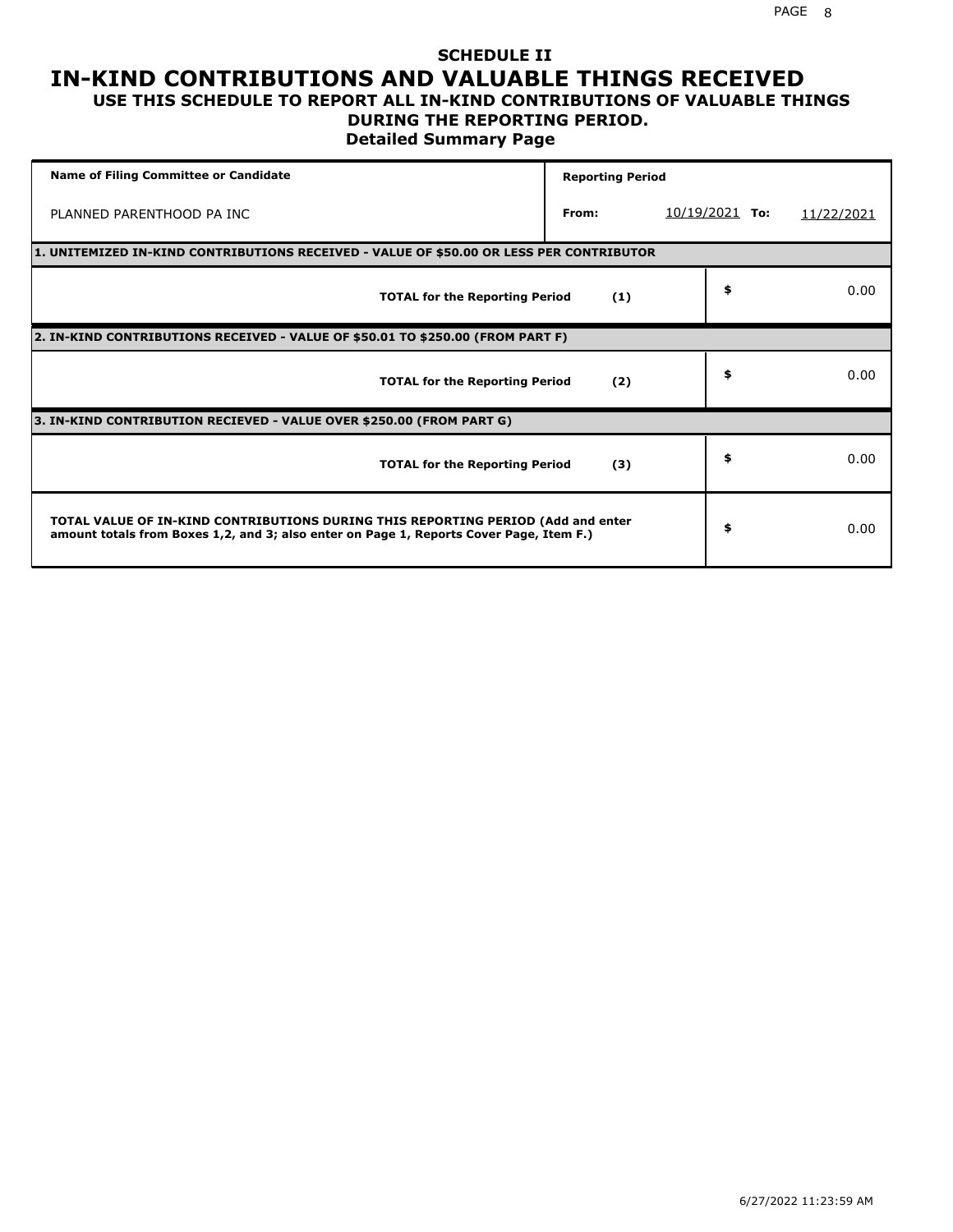# **SCHEDULE II PART F IN-KIND CONTRIBUTIONS RECEIVED**

### **VALUE OF \$50.01 TO \$250.00**

| Name of Filing Committee or Candidate                                                                         |              |                   |           | <b>Reporting Period</b> |             |                   |      |
|---------------------------------------------------------------------------------------------------------------|--------------|-------------------|-----------|-------------------------|-------------|-------------------|------|
|                                                                                                               | From:        |                   |           |                         |             |                   |      |
|                                                                                                               |              |                   |           | <b>DATE</b>             |             | <b>AMOUNT</b>     |      |
| <b>Full Name of Contributor</b>                                                                               |              |                   | <b>MO</b> | <b>DAY</b>              | <b>YEAR</b> |                   |      |
| <b>Mailing Address</b>                                                                                        |              |                   |           |                         |             | \$                | 0.00 |
| City                                                                                                          | <b>State</b> | Zip Code (Plus 4) |           |                         |             |                   |      |
| <b>Description of Contribution:</b>                                                                           |              |                   |           |                         |             |                   |      |
| Enter Grand Total of Part F on Schedule II, In-Kind Contributions Detailed Summary Page,<br><b>Section 2.</b> |              |                   |           |                         |             | <b>PAGE TOTAL</b> |      |
|                                                                                                               |              |                   |           |                         | \$          |                   | 0.00 |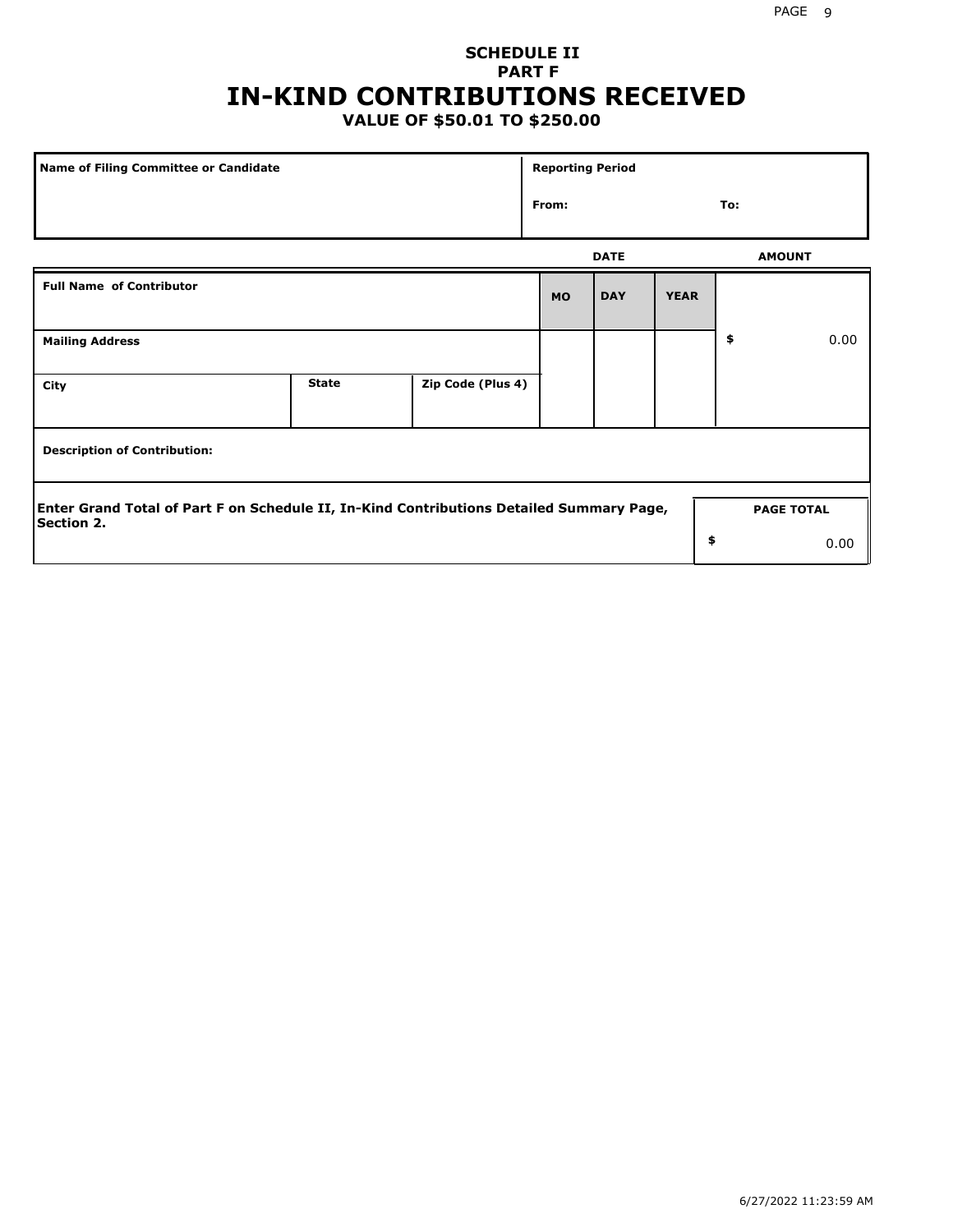#### **SCHEDULE II PART G IN-KIND CONTRIBUTIONS RECEIVED VALUE OVER \$250.00**

| Name of Filing Committee or Candidate                                         |              |  |                  |  |                   | <b>Reporting Period</b> |             |             |                                    |               |
|-------------------------------------------------------------------------------|--------------|--|------------------|--|-------------------|-------------------------|-------------|-------------|------------------------------------|---------------|
|                                                                               |              |  |                  |  |                   | From:<br>To:            |             |             |                                    |               |
|                                                                               |              |  |                  |  |                   |                         | <b>DATE</b> |             |                                    | <b>AMOUNT</b> |
| <b>Full Name of Contributor</b>                                               |              |  |                  |  |                   | <b>MO</b>               | <b>DAY</b>  | <b>YEAR</b> |                                    |               |
| <b>Mailing Address</b>                                                        |              |  |                  |  |                   |                         |             |             | \$                                 | 0.00          |
| City                                                                          | <b>State</b> |  | Zip Code(Plus 4) |  |                   |                         |             |             |                                    |               |
| <b>Employer of Contributor</b>                                                |              |  |                  |  | <b>Occupation</b> |                         |             |             |                                    |               |
| <b>Employer Mailing Address/Principal Place of</b><br>City<br><b>Business</b> |              |  | <b>State</b>     |  | 4)                | <b>Zip Code(Plus</b>    |             |             | <b>Description of Contribution</b> |               |

| <b>Enter Grand Total of Part G on Schedule II, In-Kind Contributions Detailed</b> |  | <b>PAGE TOTAL</b> |
|-----------------------------------------------------------------------------------|--|-------------------|
| <b>Summary Page, Section 3.</b>                                                   |  | 0.00              |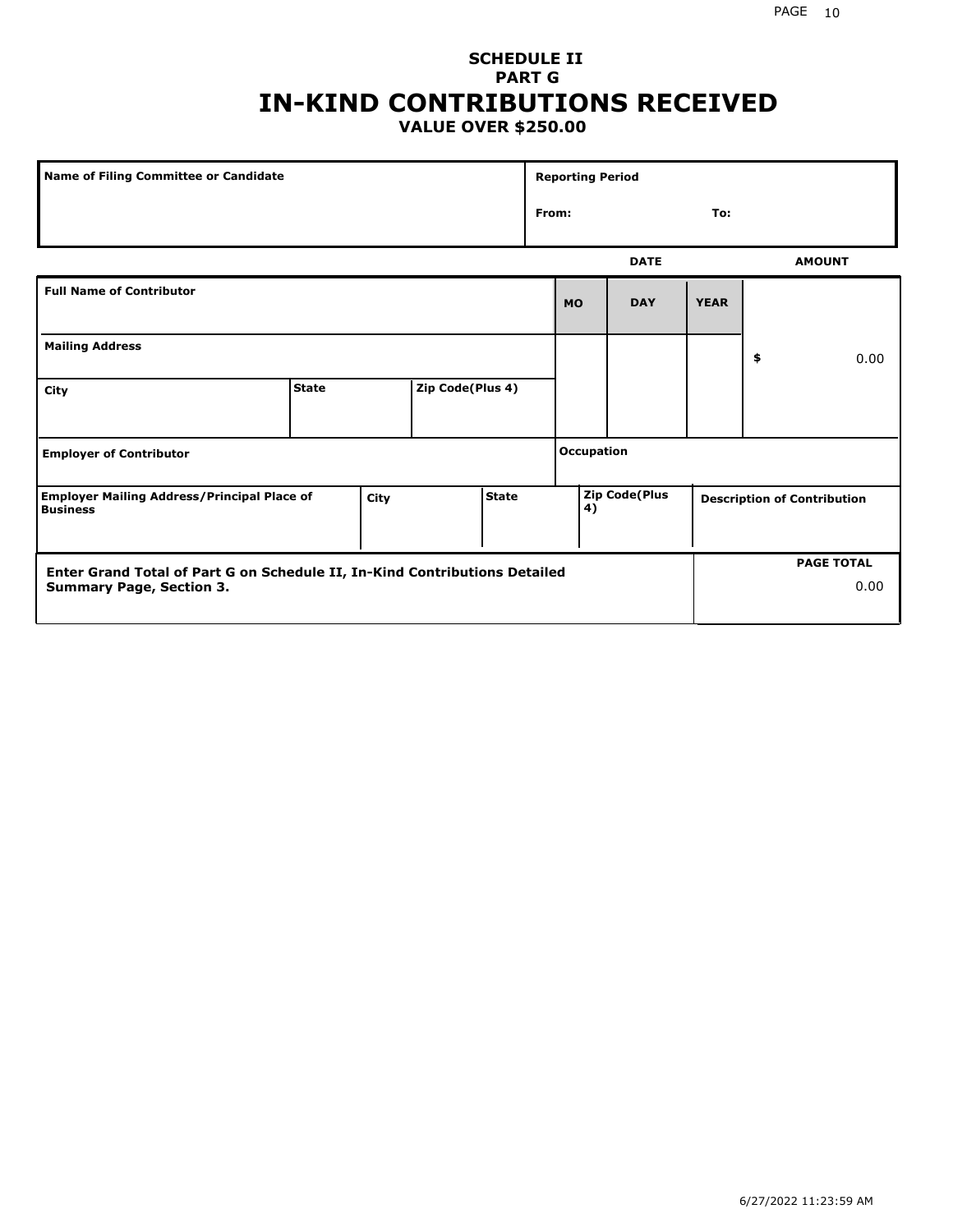# **SCHEDULE III STATEMENT OF EXPENDITURES**

| <b>Name of Filing Committee or Candidate</b>                            |                    |                            | <b>Reporting Period</b>                            |                   |             |    |                   |
|-------------------------------------------------------------------------|--------------------|----------------------------|----------------------------------------------------|-------------------|-------------|----|-------------------|
| PLANNED PARENTHOOD PA INC                                               |                    |                            | <b>From</b>                                        | To:<br>10/19/2021 |             |    | 11/22/2021        |
|                                                                         |                    |                            | <b>DATE</b>                                        |                   |             |    | <b>AMOUNT</b>     |
| <b>To Whom Paid</b><br>Dan Frankel for 23rd District                    |                    |                            | <b>MO</b>                                          | <b>DAY</b>        | <b>YEAR</b> |    |                   |
| <b>Mailing Address</b><br>PO Box 439                                    |                    |                            | 11                                                 | 18                | 2021        | \$ | 250.00            |
| City<br>Harrisburg                                                      | State<br><b>PA</b> | Zip Code (Plus 4)<br>17108 | <b>Description of Expenditure</b><br>Contributions |                   |             |    |                   |
| Enter Grand Total of Expenditures on Page 1, Report Cover Page, Item D. |                    |                            |                                                    |                   |             |    | <b>PAGE TOTAL</b> |
|                                                                         |                    |                            |                                                    |                   |             | \$ | 250.00            |